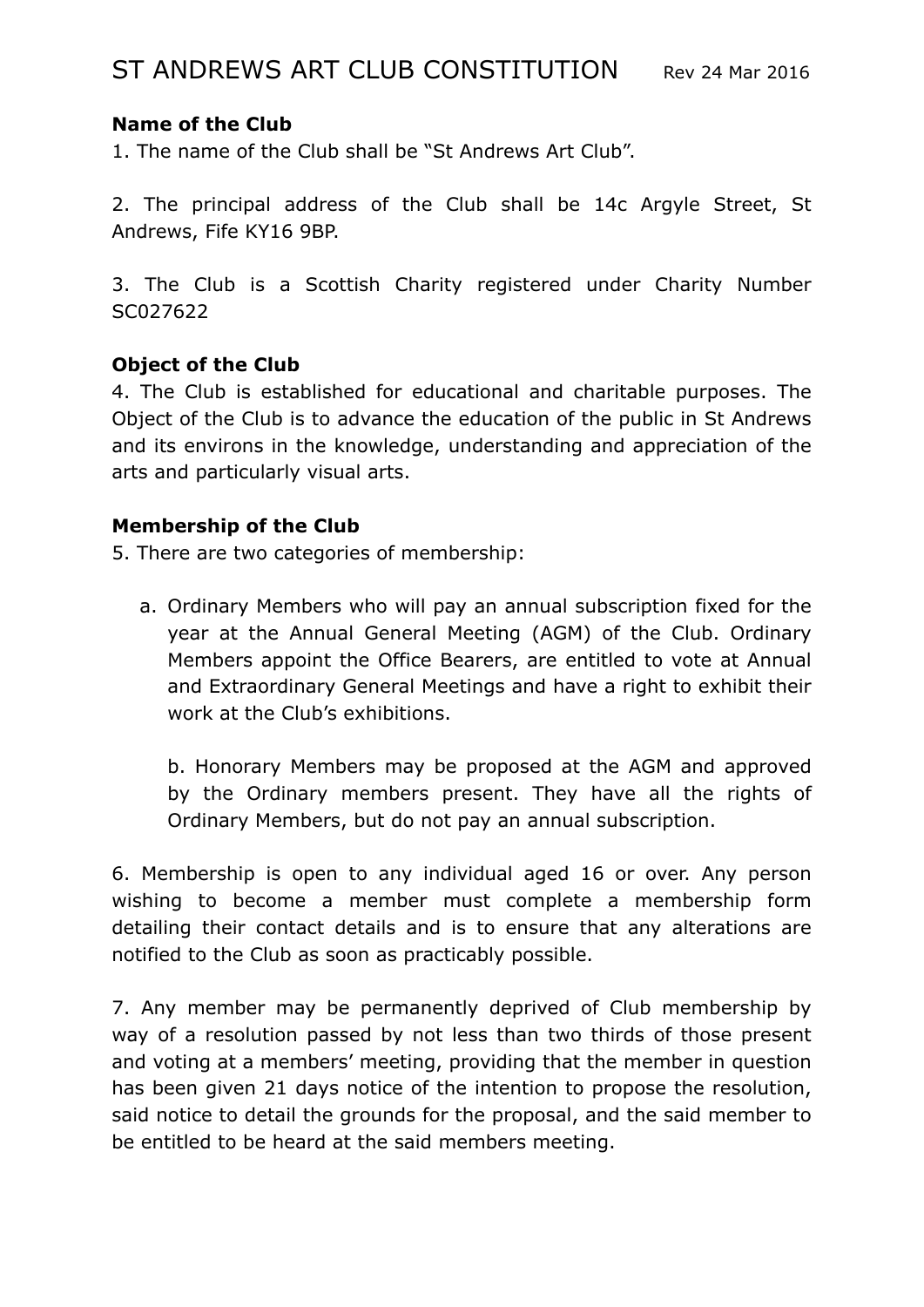# **Annual General Meeting (AGM) and Extraordinary General Meeting (EGM)**

8. The AGM of the Club shall be held in March each year. Members must be given 14 clear days' notice of the meeting.

9. EGMs may be called by the Committee or on a written requisition to it for that purpose signed by at least five Members. Notice of the purpose of the EGM must be delivered to the Secretary not later than 28 days prior to the meeting and shall be intimated to all members in writing not later than 14 days prior to the meeting

10. All decisions at the AGM or EGM will be made by majority vote except in the instance of the following resolutions which will be valid only if passed by not less than two thirds of those voting:

- a. Amending the constitution;
- b. Removing a person from membership in terms of clause 7;
- c. That all the Club's property, rights and liabilities are to be transferred to another body;
- d. To wind up or dissolve the Club.

11. Every member has one vote at the AGM or EGM which can be given personally or in writing. If there is an equal number of votes the President shall have a casting vote.

12. It is recognised that certain alterations to the constitution are prohibited without the consent of the Office of the Scottish Charity Regulator and the Charities and Trustee Investment (Scotland) Act 2005 shall be consulted before any resolutions are passed.

# **Office Bearers and Committee of Management**

13. The Office Bearers and Ordinary Committee members shall be Charity Trustees and appointment of all Office Bearers and Ordinary Committee members shall be made at the AGM as vacancies occur.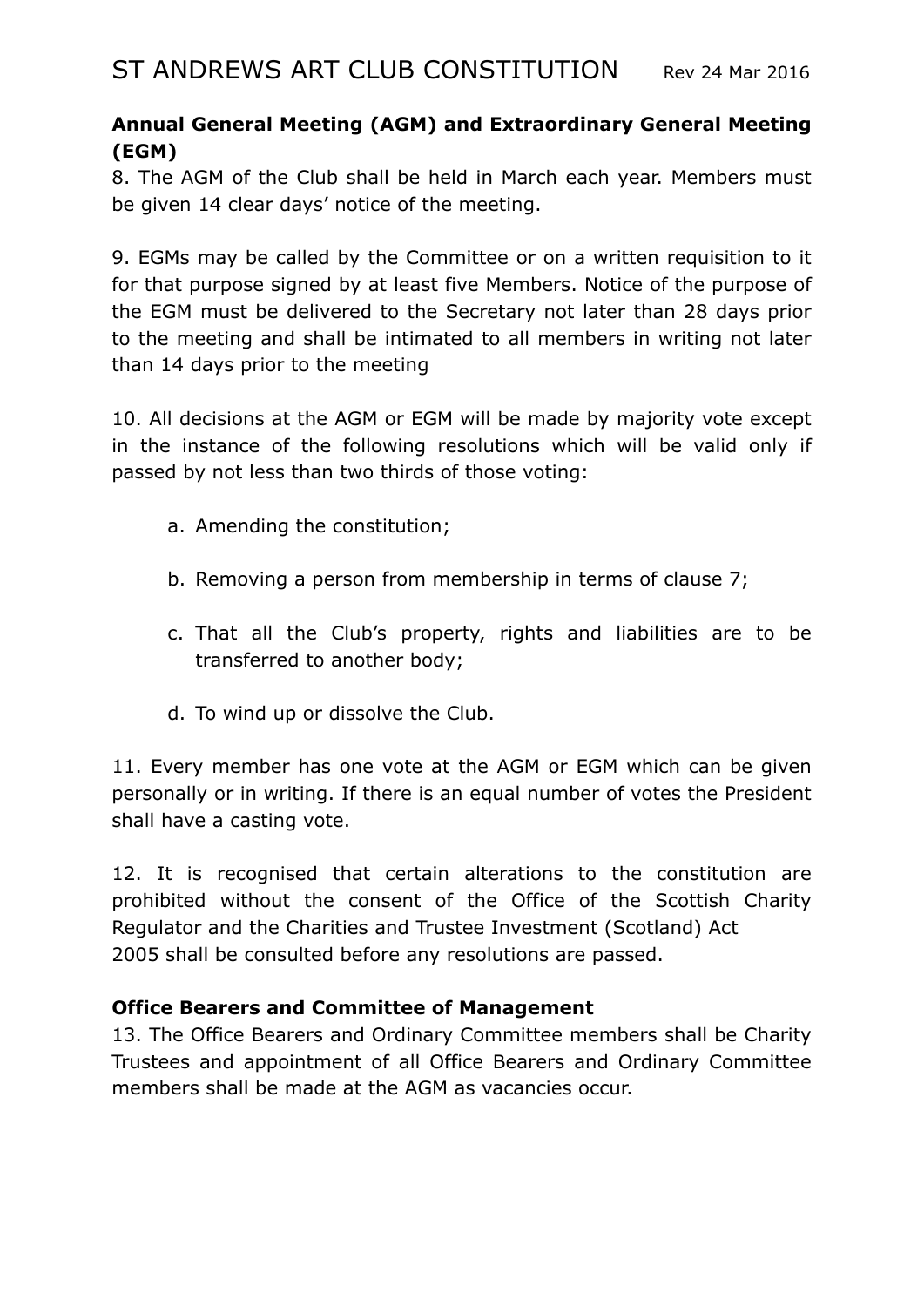14. The Committee shall consist of a President, Vice-President, Treasurer and Secretary (the Office Bearers), and a Membership Secretary and four Ordinary members.

a. The President shall hold office for two years.

b. The Vice President shall hold office until he or she assumes the office of President when the office of President is vacated.

c. The Treasurer, Secretary and Membership Secretary shall hold office for two years and may offer to stand for re-election.

d. The Ordinary members of the Committee shall serve for three years and may offer to stand for re-election?

15. In the event of a vacancy occurring in the Committee at any time other than at the AGM, the Committee shall be empowered to co-opt other Members to assist. Such co-opted Members shall retire at the next AGM, but shall be eligible for re-election.

16. The Committee:

a. Is empowered to carry out the Objects of the Club and shall be responsible for the overall control and management of the Club.

b. Shall hold regular meetings at times determined by the President.

c. Shall be entitled to remit any of its powers to sub-committees. The Committee may at its sole discretion co-opt any member to serve on such a sub-committee.

d. All regulations made by the Committee and orders given by it shall be binding on each member of the Club until set aside by a General Meeting.

e. The Committee may temporarily alter or suspend any rule, or make any new rule, subject to the approval of a General Meeting.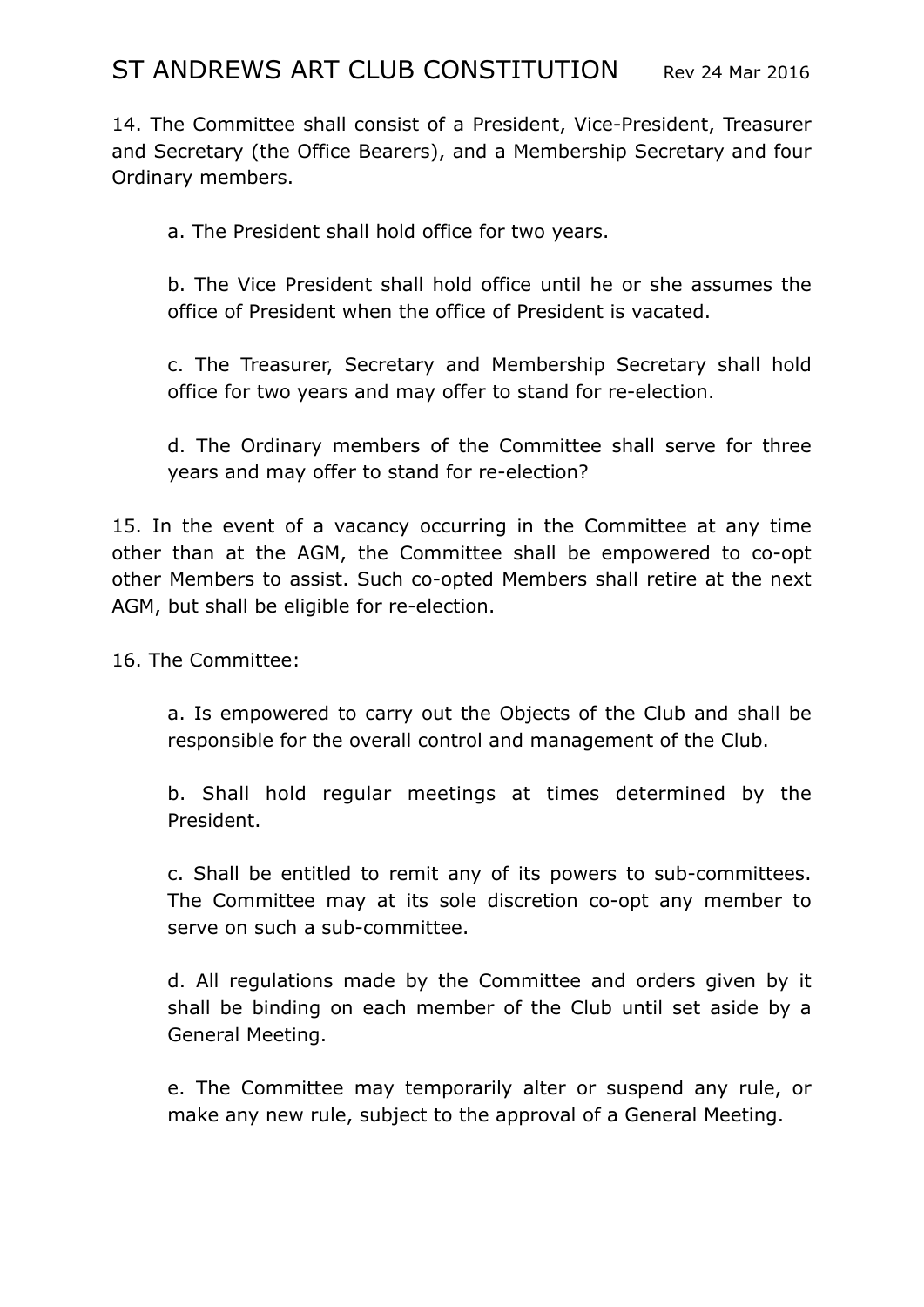f. Five members of the Committee shall constitute a quorum with decisions made by simple majority and no casting vote.

# **Exhibitions and Programme of Events**

17. The Committee shall have the power to co-opt members to assist in the organisation and running of exhibitions, classes, workshops and other events in pursuance of the Objects of the Club.

18. There shall be at least one exhibition of members' original work each year organised by the Committee. The Committee shall be responsible for making arrangements for exhibitions including exhibition rules. Additional Club exhibitions of members' original work may be organised at the discretion of the Committee. The Committee may authorise and set fees for private exhibitions by members. The Committee should be mindful that Club exhibitions take priority.

# **Control of Club Funds**

19. The financial year of the Club shall be from 1st January to 31st December.

20. Funds for the Club in the current account are to be administered by the Committee through the Treasurer. The Committee have the power to pay the expenses of the Club and to engage Tutors for art classes. Expenditure on major projects or refurbishment are to be authorised by the membership at a General Meeting. The Committee are responsible for recording of all income and expenditure of the Club, to arrange for the preparation and examination of Annual Accounts for presentation to the AGM. Funds of the Club in other investments are to be in the name of the President, Secretary and Treasurer and are to be administered by the Treasurer and one of the other officials. No financial benefits shall accrue to Club Members from the administration of the Club. Any donations the Club may make from time to time shall be to bodies registered as charities and whose Objects are in line with the Club's.

# **Heritable Property**

21. The heritable property belonging to the Club shall be vested in the Office Bearers and their respective successors in office (the "Heritable Trustees"). Heritable Trustees shall have the power to take title to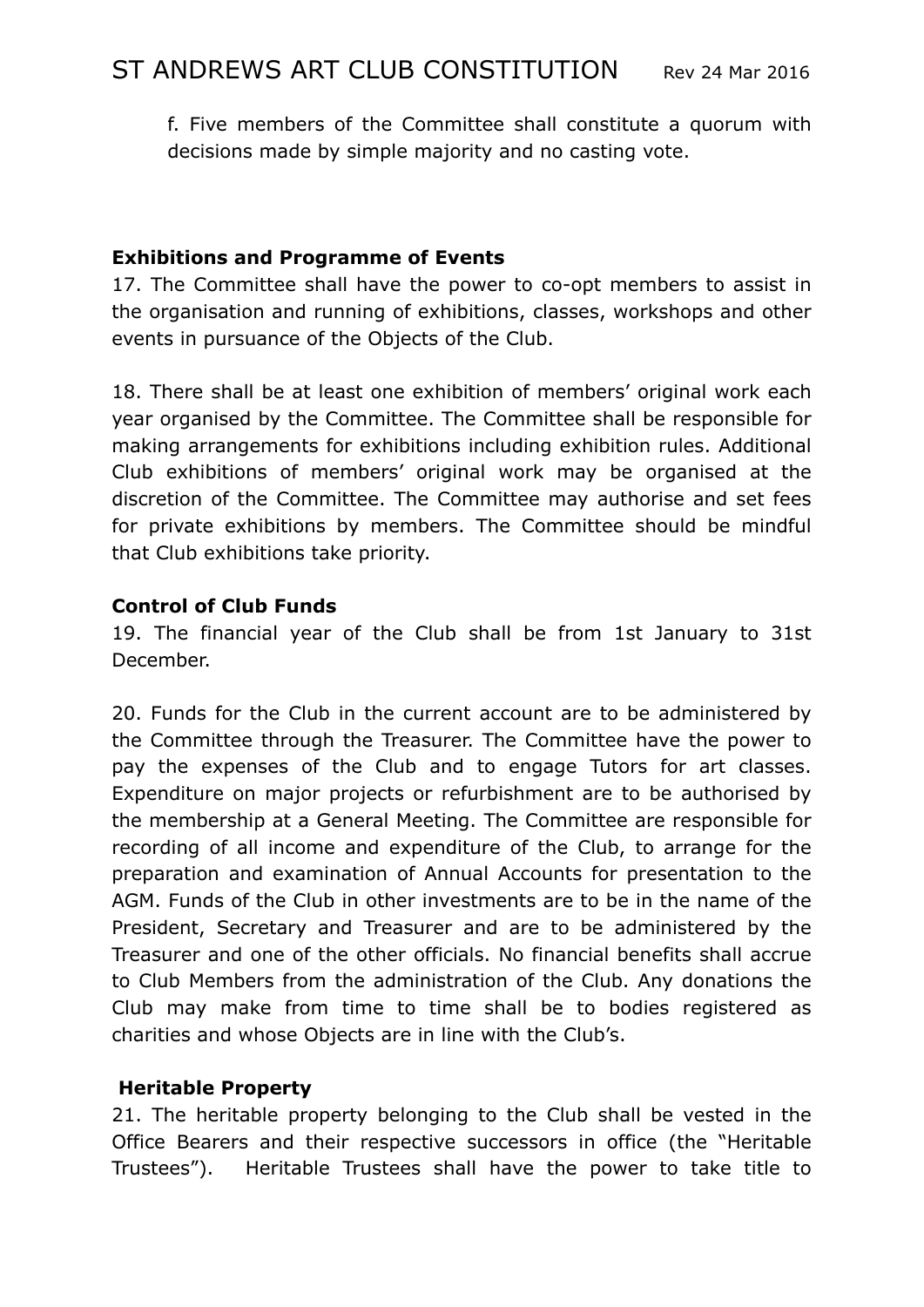# ST ANDREWS ART CLUB CONSTITUTION Rev 24 Mar 2016

heritable property by Disposition or Lease in their names as Trustees for the Club. A Disposition, Lease or other Deed relating to property granted by a quorum of three from the President, Vice President, Secretary and Treasurer shall be binding upon the Club.

22. Any heritable property acquired by the Club and the buildings erected thereon are hereby declared to be dedicated to and shall be held by, or disposed of by, the said Heritable Trustees and their successors in office, in all time coming for the purposes of the St Andrews Art Club and in conformity with the Object of the Club as expressed in this constitution.

23. The Committee shall be responsible for adequate insurance for the heritable property and other related risks.

#### **Property management**

24. Should a member be aware of any damage to property , particularly if such damage may be a hazard, the matter should be reported to the Committee without delay. Damage caused accidentally by a member is covered by Club insurance. Wilful or negligent damage to club property caused by a member must be paid for by that member.

#### **Complaints**

25. All complaints must be made in writing to the President and signed by the complainant. The President shall submit all such complaints to the Committee for consideration and resolution without undue delay.

### **Winding up of the Club**

26. If the Club is to be wound up the process will be carried out in accordance with the procedures set out under the Charities and Trustees Investment (Scotland) Act 2005 with consent from the Office of the Scottish Charity Regulator being obtained as required.

27. Any surplus assets available to the Club immediately preceding it's winding up must be used for Objects which are the same as or which closely resemble the Objects of the Club as set out in this constitution.

#### **Constitution Display**

28. A copy of this Constitution shall be prominently displayed in the Club

Constitution adopted at AGM of 24 Mar 2016.